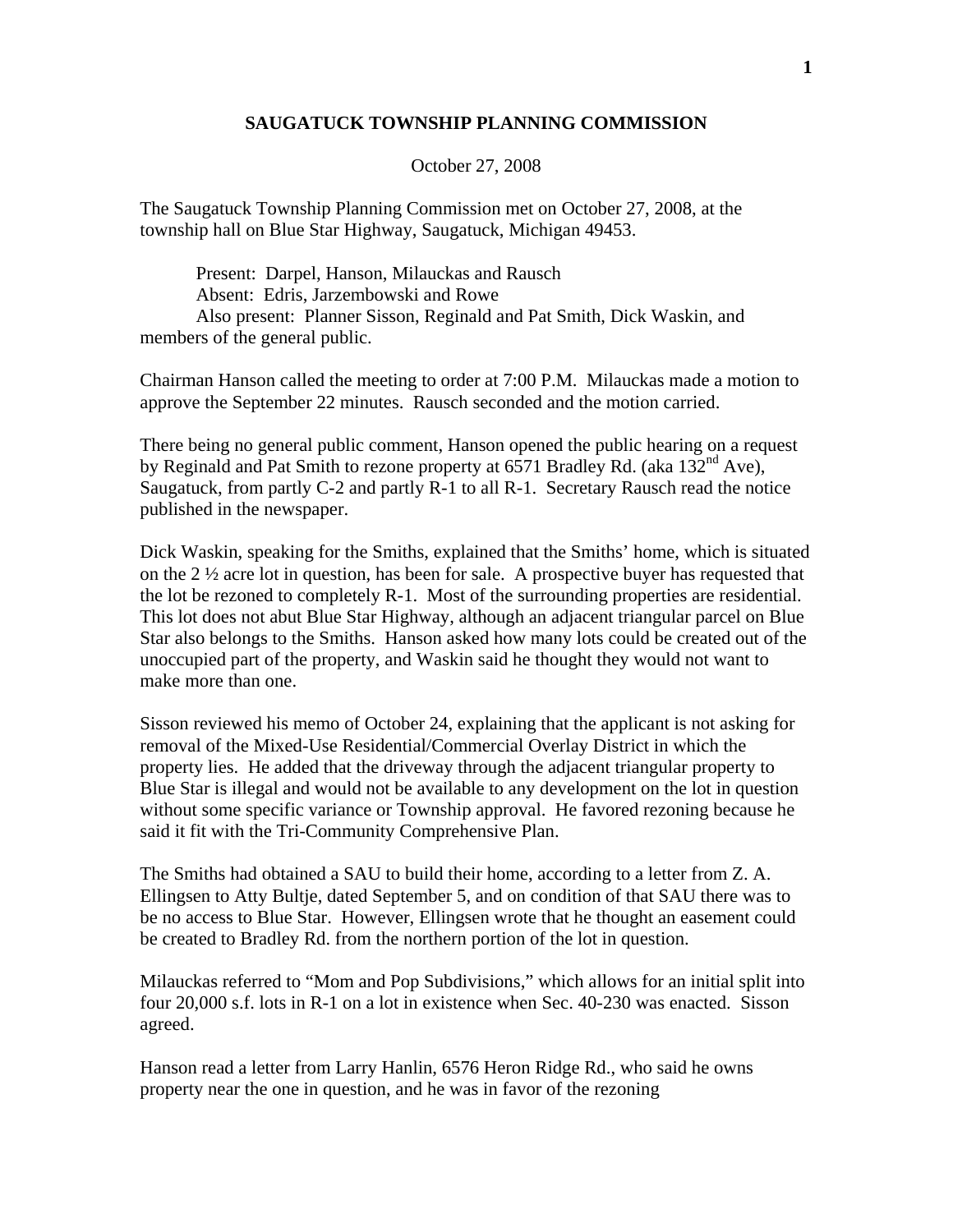Hanson opened the meeting to public comment, and Michael Coon, 3216 Sagewood Trail, which backs up to the parcel in question, maintained that because of the 1995 SAU condition of no access to Blue Star, the lot in question was inaccessible. He said the 33 foot easement for a drive would have to be set back 30-40 feet, so there is no legal ingress/egress to that parcel, at least according to the rules applied to him when he built. Coon added that he had been told for 10 years by Ellingsen that the property in question could not be split. Hanson replied that the Planning Commission does not make decisions on land divisions, only, in this case, on rezoning. If and when someone wants to divide the property, that issue would be handled by the Zoning Administrator. Milauckas made it clear that a rezoning of this property did not give the applicant the automatic right to subdivide.

Mike Oonk, 6587 Bradley, complained that buildings next to his home are right on the property line because it is zoned commercial. Hanson replied that the P.C. has a "to do" list including changing the commercial zone lines to be consistent with property lines.

Tina Oonk, 6584 Bradley, wondered why the Smiths didn't ask for this change when they bought the property.

John Migas, 6541 Bradley Rd., asked if the P.C. was going to change the Blue Star Commercial Corridor, and Hanson replied that he had gotten funding from the Township Board to examine everything between Clearbrook Drive and the river because according to the Tri-Community Plan, the township and the cities seek reevaluation of the commercial zoning there. He planned to restrict commercial to the property boundaries of the existing commercial uses, rather than the previous overall 500-foot band of commercial zone all along Blue Star. Migas asked if you had property that extended beyond the 500-foot commercial zone into the residential zone, could you use it for a commercial enterprise, and Sisson said if it is in the Mixed-Use Overlay District, the Planning Commission has the authority to grant a request for a PUD with mixed use on the entire parcel. Otherwise, commercial can only be developed on the commercial part of the parcel under present zoning.

Rausch made a motion to close the public portion of the hearing. Darpel seconded and the motion carried. The question arose as to whether the rezoning to residential negates the SAU previously granted under which there was a condition that the triangular piece could not be used for access to Blue Star. Would that result in allowing such access?

Milauckas made a motion, supported by Hanson, to recommend to the Township Board the rezoning of the Reginald Smith parcel #0320-010-066-10 from C-2 to R-1 as requested, based on the satisfaction of the criteria for reviewing and approving rezoning as discussed at this meeting. Rausch wondered if this would be spot zoning, and Sisson assured her it would not since the intent is to extend residential use, according to the goal of the Tri-Community Plan. The commissioners considered the following criteria: 1.What is the character of the surrounding property? Will the request for rezoning result in spot zoning? Primarily residential. No.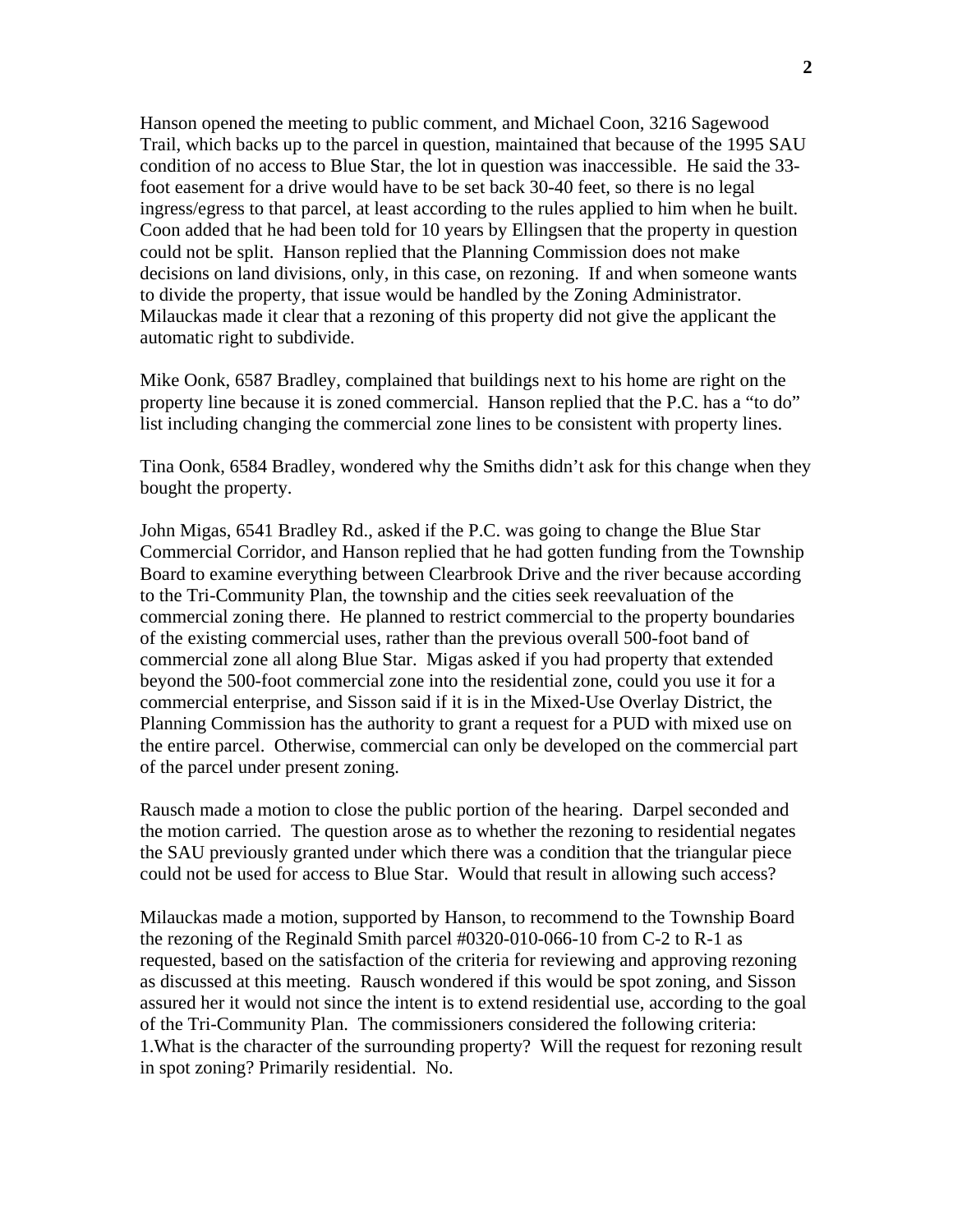2. What is the suitability of the property for various purposes? Can it be used as it is zoned? Does it have to be rezoned in order to be reasonably used? Not accessible for commercial use.

3. What will be the effect on surrounding property values? Will not decrease.

4. What will be the effect on the market value of the property? Increase

5. What is the general trend in future building and population growth? Not commercial.

6. How would the welfare of the township residents be affected if the rezoning is approved or if it is denied? Benefit the residents if rezoned.

7. What does the Master Plan indicate the land should be zoned? Residential.

Coon said that he would have situated his home differently if he'd known this property would be developed, and he thought the value of homes nearby would be negatively affected. At this, Smith interjected that he intended only to split the property in order to sell the existing house and keep the remainder, but not develop it for perhaps 10 years.

A roll call vote produced a unanimous approval of the recommendation for rezoning.

After a brief recess, the meeting reconvened at 8:50 for a public hearing on the "Central Lakeshore Sub-area Master Plan." Hanson read letters from Ronda Foreman of the Allegan County Planning Commission and from Jim Birkes, Chairman of the Ganges Planning Commission. There were no adverse comments.

There being no public comment, Darpel made a motion, supported by Rausch, to close the public hearing. The motion carried. Hanson said he will consult with the Township Board about it, and Sisson will write a resolution to adopt it.

Hanson reported on the meeting he, Edris and Atty Bultje had on the Water Access Amendments, saying he expected Bultje to return a workable document in plenty of time for the November 24 hearing.

Hanson also reported on the Michigan Association of Planning meeting he attended with Clerk Wright and Planner Sisson to listen to Hastings city and adjoining township officials talk about their joint planning efforts. He said he thought the local Joint Planning Committee was more advanced in that direction.

Meeting adjourned at 9:15 P.M. The next meeting is a joint meeting with the Township Board November 5 at 6:00 P.M. The next regular meeting is November 24 at 7:00 P.M.

\_\_\_\_\_\_\_\_\_\_\_\_\_\_\_\_\_\_\_\_\_\_\_\_\_\_\_\_\_\_\_\_\_\_ \_\_\_\_\_\_\_\_\_\_\_\_\_\_\_\_\_\_\_\_\_\_\_\_\_\_\_\_\_\_\_\_\_\_

Betty A. White, Recording Secretary Sandra Rausch, Secretary